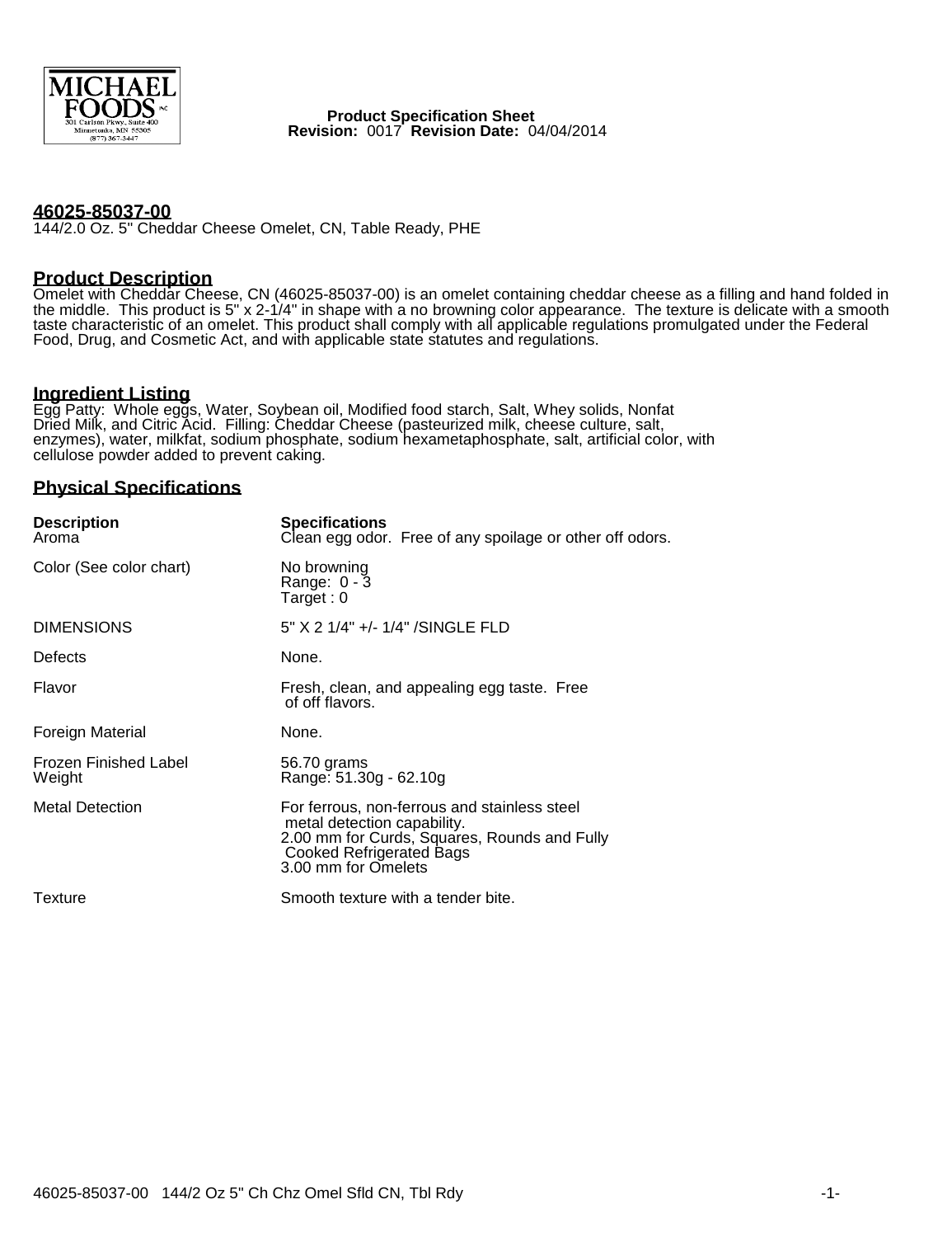# **Microbiological Specifications**

| <b>Description</b><br>Salmonella | <b>Specifications</b><br>Negative/100 g |
|----------------------------------|-----------------------------------------|
| <b>SPC</b>                       | $<$ 10,000 cfu/g                        |
| L. monocytogenes                 | Negative/50 g                           |
| E. coli                          | $<$ 10 cfu/g                            |
| Coliforms                        | $<$ 10 cfu/g                            |
| Coagulase (+) Staph              | <10 cfu/g                               |

## **Packaging Requirements General Information**

| <b>Description</b>                         | <b>Specifications</b>      |
|--------------------------------------------|----------------------------|
| Case Dimension                             | 15.875" x 11.875" x 8.125" |
| <b>Product Count per Case</b>              | 144                        |
| Case/Cubic Feet                            | 0.890                      |
| Cases/Pallet                               | 80                         |
| Cases/Layer                                | 10                         |
| Gross Product Case Weight/Lbs (w/o pallet) | 19.160                     |
| Net Product Weight/Lbs                     | 18                         |
| Gross Product Case Weight/Lbs (w/pallet)   | 19.840                     |

| <b>Plant Specific</b>              |                     |                    |       |
|------------------------------------|---------------------|--------------------|-------|
| <b>Description</b>                 | Value               | <b>Description</b> | Value |
| <b>PHE - Klingerstown</b>          |                     |                    |       |
| Boxes, Plain w/Heating, 70001      | 600235              |                    |       |
| box dimension                      | 15.875x11.875x8.125 |                    |       |
| Bag, Plastic, 19.5 x 15 x 30       | 602123              |                    |       |
| Label, 46025-85037-00 - Cheddar CN | 609704              |                    |       |
| Tape, Machine 3 IN                 | 600390              |                    |       |
| Chip Board 40 x 48 18 PT.          | 604353              |                    |       |
| box dimension                      | 0.000x0.000x0.000   |                    |       |

See Pallet Layout Report for pallet configuration.